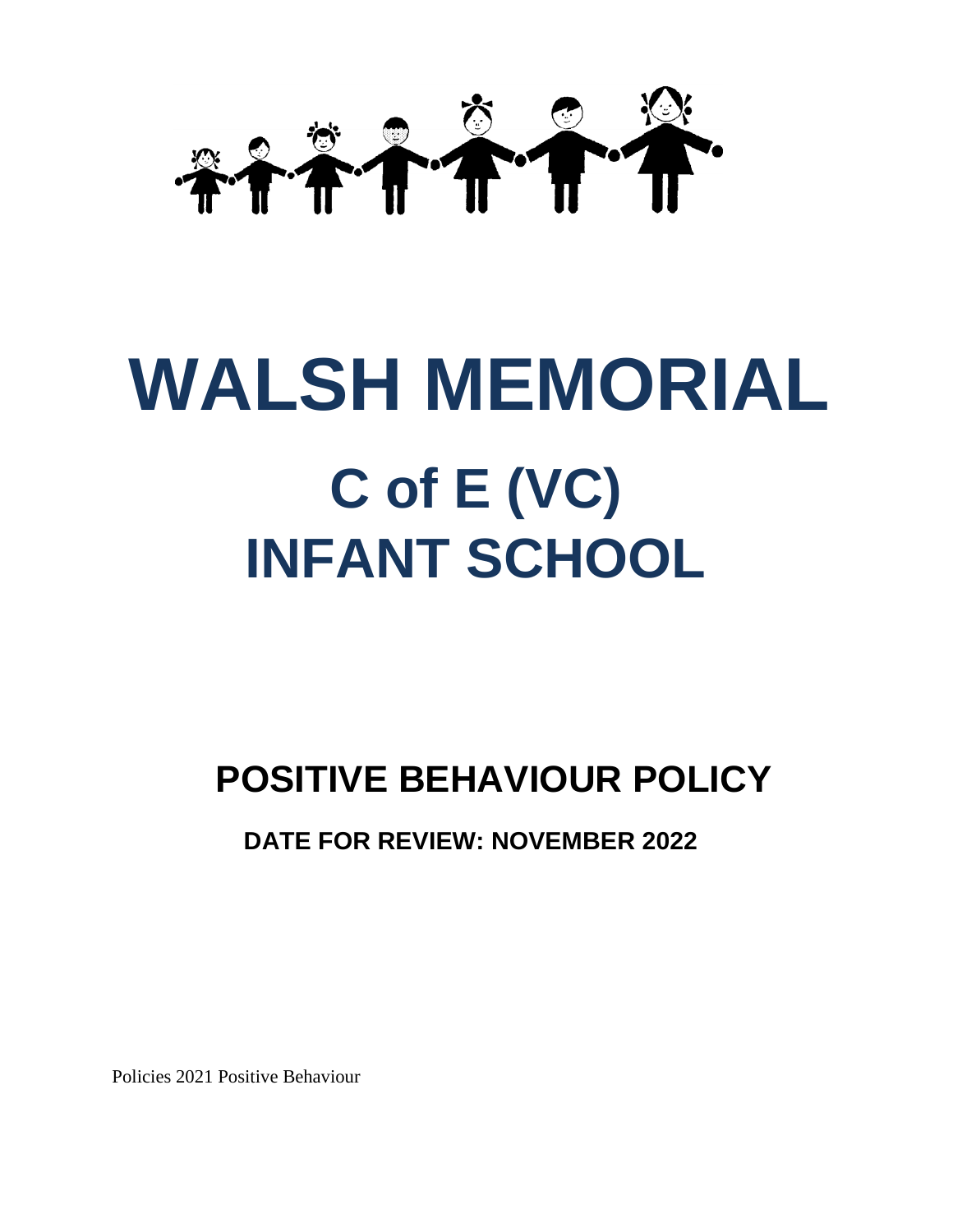



#### **Walsh Memorial CE Infant School**

Walsh Memorial CE (VC) Infant School creates a strong, nurturing, Christian school community, in which all pupils are valued and encouraged to embrace a love of learning. Inspired by the actions of St Peter, we strive to create resilient, independent and articulate learners who **persevere** and aspire to be the best they can. Our Christian Values enable our school community to flourish in a safe, secure and happy environment, giving every child the confidence and enthusiasm to become life-long learners. Through our value of **love** and understanding of God, our school **community** demonstrates compassion, kindness, consideration and to cherish our world and everyone in it.



#### **Positive Behaviour Policy**

*\_\_\_\_\_\_\_\_\_\_\_\_\_\_\_\_\_\_\_\_\_\_\_\_\_\_\_\_\_\_\_\_\_\_\_\_\_\_\_\_\_\_\_\_\_\_\_\_\_\_\_\_\_\_\_\_\_\_\_\_\_\_\_\_\_\_\_\_\_\_\_\_\_\_\_\_\_\_\_\_\_\_\_\_\_\_\_\_\_\_\_\_*

This policy aims to help children grow in a safe and secure environment, and to become positive, responsible and increasingly independent members of our school community. The school rewards good behaviour and believe this will develop an ethos of kindness and cooperation. This policy is designed to promote good behaviour, rather than to deter anti-social behaviour and was developed according to our values and beliefs.

At Walsh Memorial CE Infant School, we are dedicated in creating a safe, happy and positive learning environment. Wellbeing is vital as it provides all children and staff to feel secure, respected and valued. All members of our school community deserve to be treated with respect and we believe that everyone is special, unique and that all children without exception have the right to be treated equally.

In order to create a secure, happy and positive learning environment for all we believe that everyone at Walsh Memorial C of E (VC) Infant School has a right to:

- Feel safe
- To be treated with dignity and respect
- To learn without limits

We have developed our three core values of Community, Love and Perseverance and our three **Golden Promises**. Through these we promote good, positive relationships so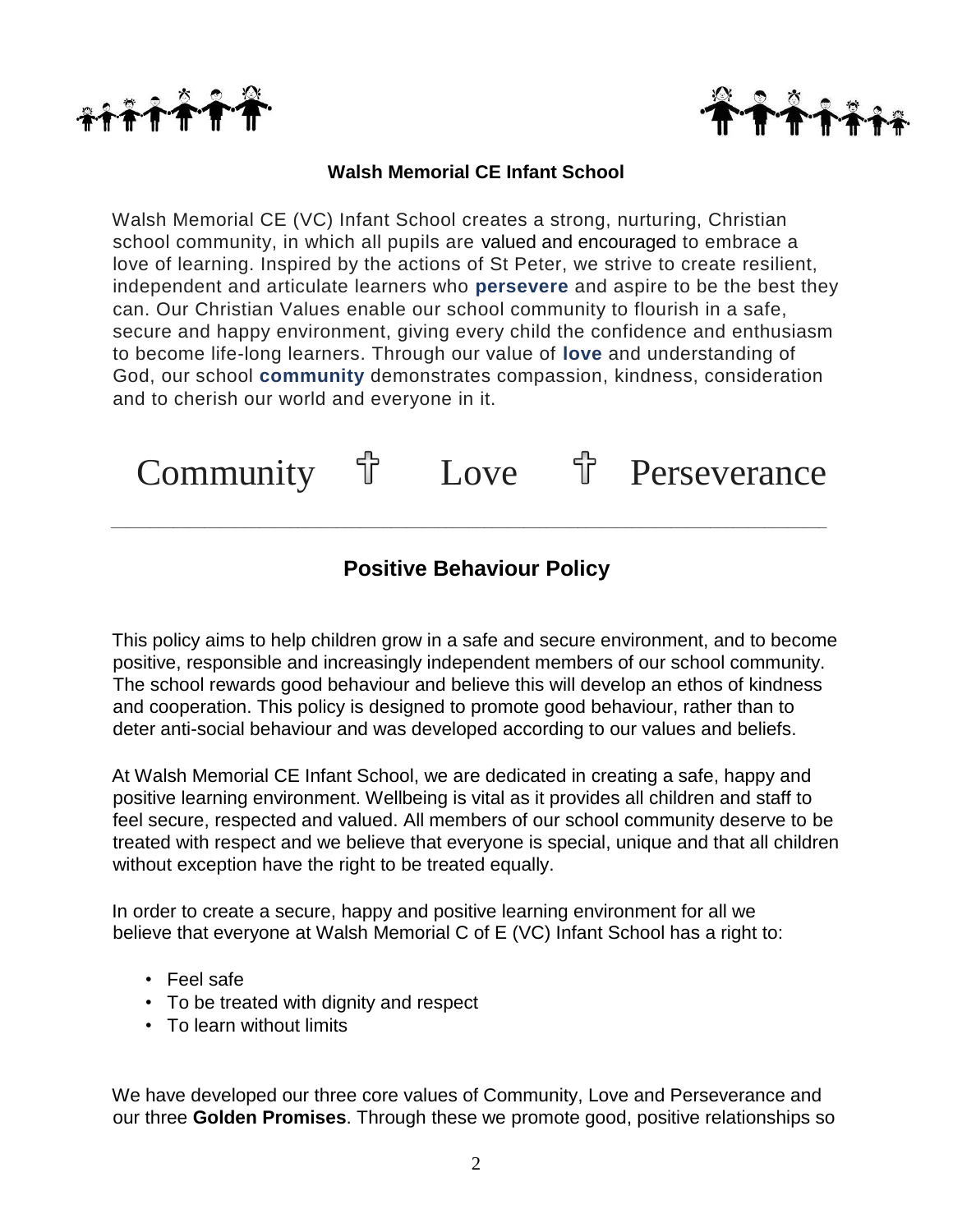that we can all work together and help everyone learn in a positive and safe environment.

#### **Our Golden Promises**

- Be Ready
- Be Safe
- Be Kind

The purpose of our positive behaviour policy is to ensure that all children are treated fairly; the behaviour policy is applied in a consistent way. Our aspiration is that all our children can grow in a safe and secure environment.

#### **Aims**

- To ensure a consistent and calm, whole school approach to, and use of language for promoting positive behaviour
- For all adults (including volunteers) to provide positive models of behaviour and treating others with kindness, friendliness, care and respect
- To respect and care for all members of the school community, adults and children
- To provide a safe, comfortable and caring environment where optimum learning takes place
- To develop an ethos of kindness and cooperation
- To provide clear guides for children, staff and parents of expected levels of behaviour
- To promote pupils' self esteem by providing an effective system of rewards and praising effort in both work and behaviour
- To provide a consistent approach throughout the whole school
- To encourage pupils to make 'good choices' and develop the language of 'bad choices'
- Ensure that agreed boundaries of acceptable behaviour are clearly understood by all pupils, staff and parents
- To provide a safe and secure environment where all can learn without anxiety

#### **Expectations**

We expect children to:

- Develop self-discipline and independence
- Develop positive relationships with one another and with adults
- Be given opportunities to take responsibility and learn that their actions have consequences for themselves and others
- Respect and take care of the environment and each other's property
- To know that bullying\* is wrong and damages individual children. We therefore do all we can to prevent it, by developing an ethos in which bullying is regarded as unacceptable and teaching children how to ask for help if they are feeling worried or anxious about anything.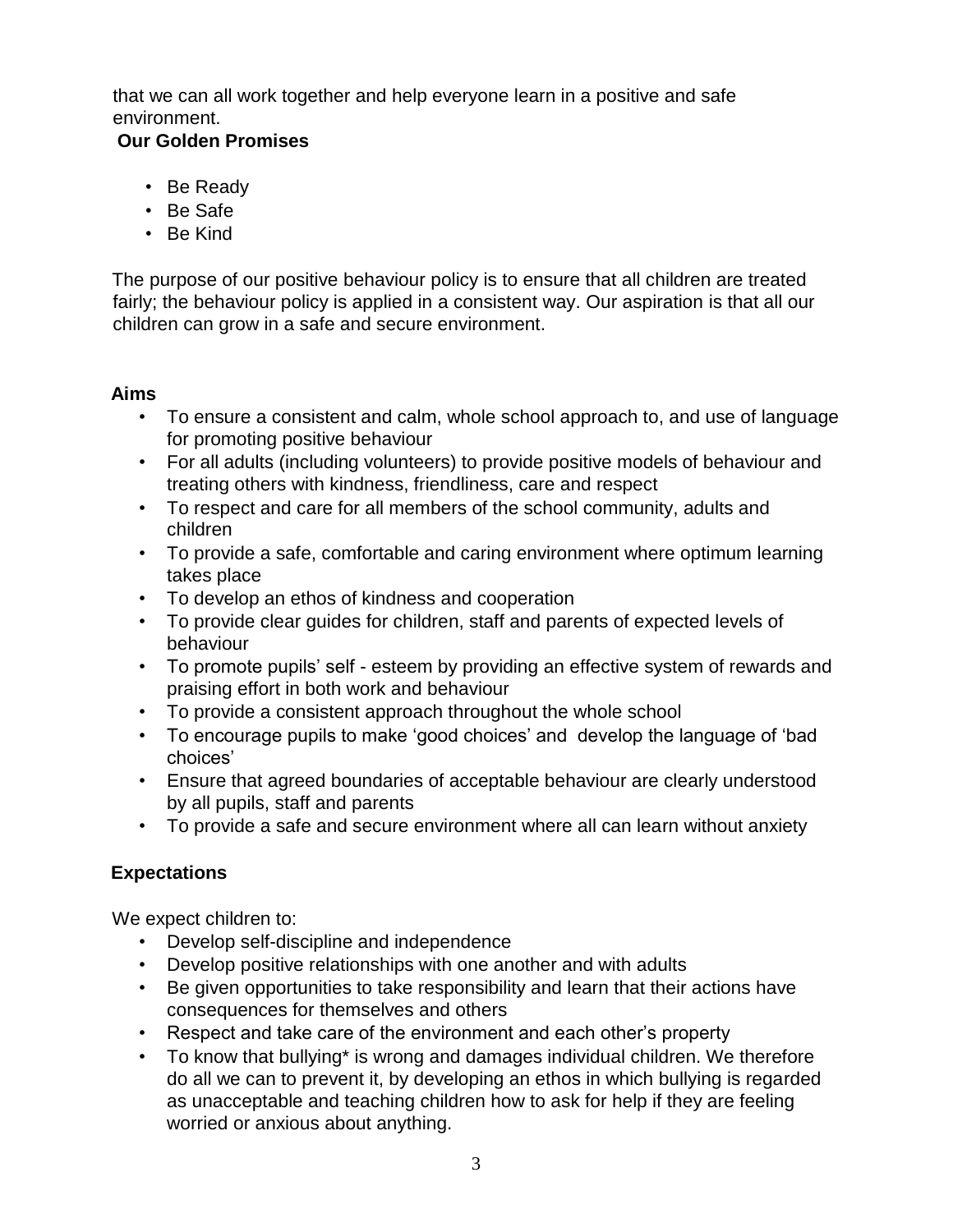*\*We define bullying as actions taken by one or more children with deliberate intention of hurting another child, either physically or emotionally. Bullying is not a one off incident. Our anti bullying policy is underpinned by our PSHE and wellbeing scheme.* 

We expect as adults to:

- create a positive and purposeful learning environment that promotes and supports positive behaviour
- turn negative actions by children into positive reinforcement
- encourage positive actions by re-directing negative actions
- deliberately and persistently catch the children doing the right thing and praise in front of others.
- be positive and specific using praise so children make a clear link with praise and their behaviour
- talk to the children in a friendly and respectful manner
- adopt a firm but kind manner when we need to support a child with their behaviour
- model the standards we expect from the children
- explain, in child-friendly language the consequences of their actions
- ensure our children are polite, happy and considerate of others' feelings
- To promote and praise all children following, keeping and living our Golden Promises - 'Be Ready, Be Safe and Be Kind'

The Headteacher and Senior Leadership Team must:

- Be a visible presence around the school promoting positive role models and praising positive behaviours
- Regularly celebrate pupils whose efforts go above and beyond expectations
- Encourage the use of positive reinforcement including praise and certificates; Children regularly receive certificates in celebration assembly and their names recorded in the newsletter
- Ensure Staff training needs are identified and targeted

The Headteacher takes overall responsibility for standards of behaviour in the school. The Deputy or senior teacher takes overall responsibility in the absence of the Headteacher. All members of staff are responsible for promoting high standards of behaviour at all times.

Induction for all staff includes discussions linked to the Safeguarding and Child Protection Policy, Code of Conduct/ Staff Behaviour Policy and Behaviour Management Policy and the Anti-Bullying Policy.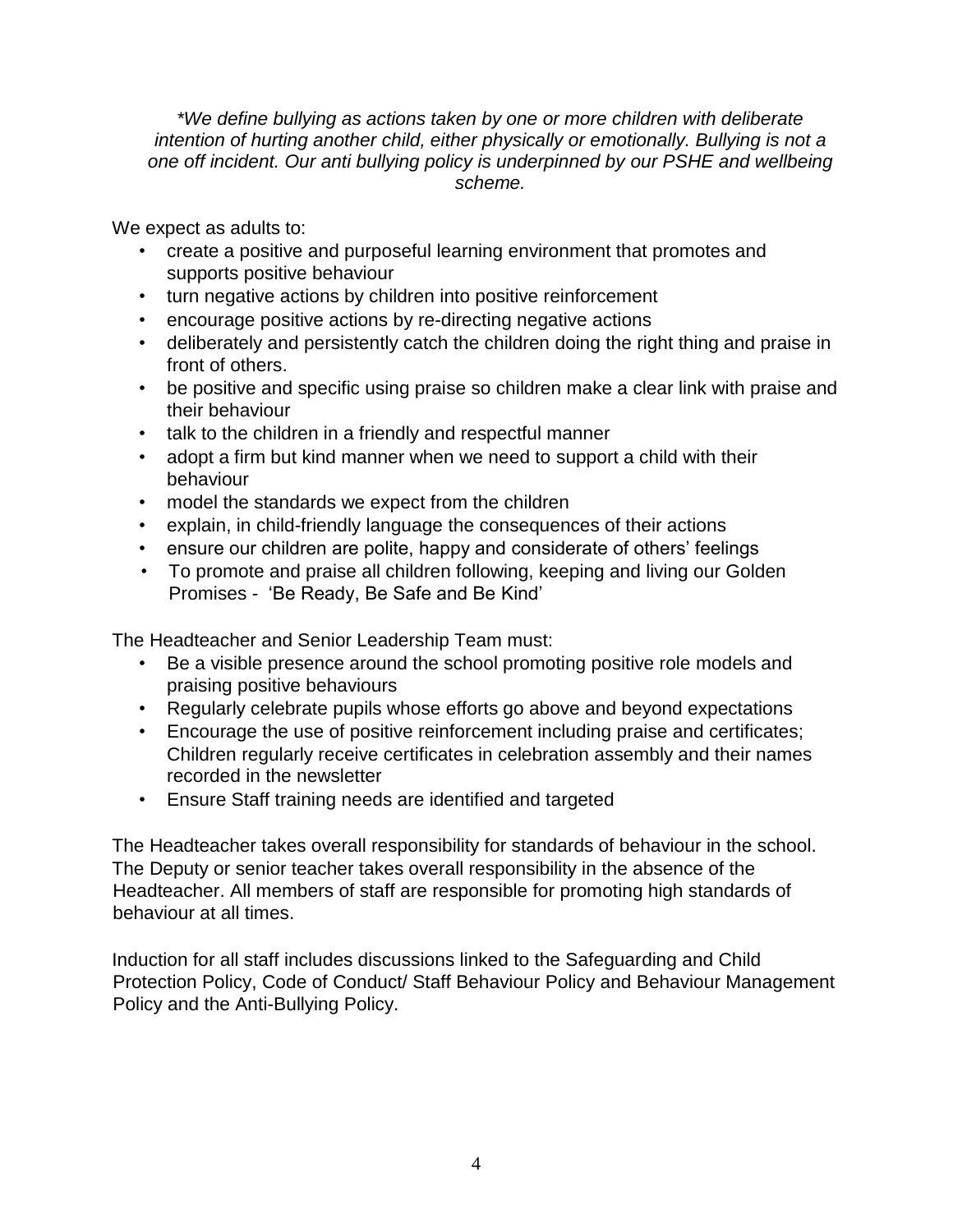#### **The role of parents**

The school aims to work collaboratively with parents, so children receive consistent messages about behaviour expectations. We share the Golden Promises on our website and throughout the school itself, and we expect parents to support them. We expect parents to support their child's learning, and to co-operate with the school, as set out in the home–school agreement. We try to build a supportive dialogue between the home and the school, and we inform parents if we have concerns about their child's welfare or behaviour. We expect parents to actively encourage their child to be a positive member of the school.

Parents who are concerned that their child might be being bullied, or who suspect that their child may be the perpetrator of bullying, should contact their child's class teacher immediately.

#### **The role of governors**

The governing body supports the Headteacher in all attempts to eliminate bullying from our establishment. The governing body monitors the incidents of bullying that occur. The governors require the headteacher to keep accurate records of all incidents of bullying and to report to the governors on request about the effectiveness of antibullying strategies.

#### **Behaviour Outside of School Off-Site Visits**

The expectations provided in this Positive Behaviour Policy apply whilst pupils, staff, volunteers and helpers are involved in any off-site school visit.

#### **Travel to and from school**

The expectations provided in this Positive Behaviour Policy apply whilst pupils are travelling to and from school. In doing so, their behaviour will maintain the positive reputation of the school.

#### **Good behaviour is promoted at Walsh Memorial C.of E. (VC) Infant School through:**

Our Golden Promises

- Be Ready
- Be Safe
- Be Kind

Each class talks about what these promises mean and how we can keep them and use other class ideas generated with the children.

- We talk about promises and rules, making links to British Values
- We use positive language
- Promises are used as basis for behaviour rewards and are referred to regularly and positively
- Promises are displayed in each classroom and around the school
	- o Providing opportunities for children to discuss appropriate behaviour
	- o Providing happy, organised, calm, stimulating classrooms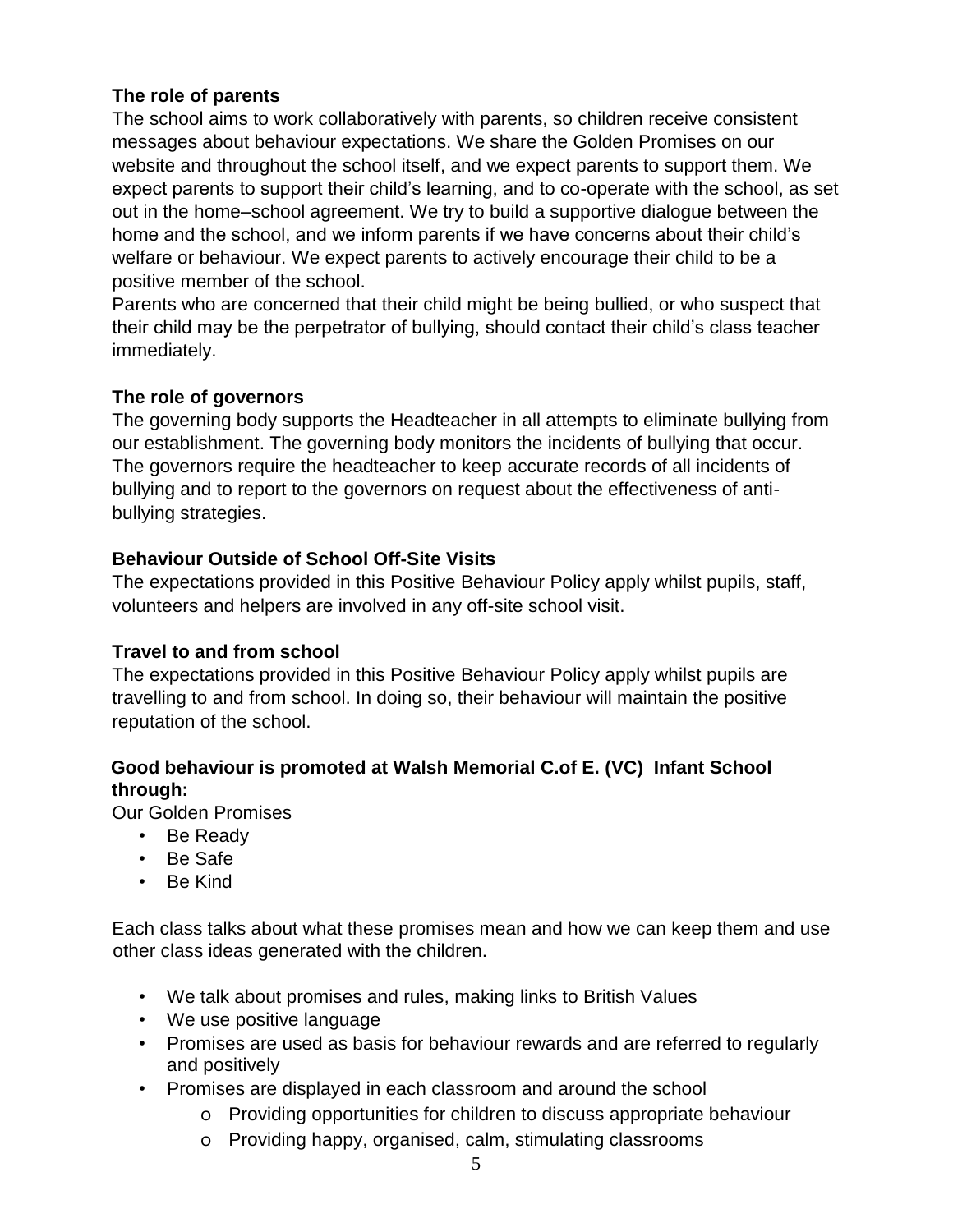- Classes use a visual timetable displaying each day's programme
- We have clear daily routines and planning for individual needs e.g. special places to sit in collective worship/class
- We have high expectations of behaviour and we support children by teaching them about positive choices and consequences
- We encourage purposeful play by teaching playground games, providing structured equipment and rotas to ensure all children are given a turn to take responsibility
- Year 2 children take turns being Playground Helpers, known as Busy Bees.
- Play Leaders show children how to use playground equipment and how to join in games
- Calming and atmospheric music is used to encourage appropriate behaviour in the classroom where appropriate
- Achievement certificates are used to reward good behaviour and kindness

#### **Steps taken if behaviour does not meet the high standards required:**

- In class systems are used to promote positive behaviour
- Playtimes may be missed as part of a consequence for inappropriate behaviour if deemed appropriate.
- Time out with a sand timer might be used
- During playtime or lunchtime children will receive time out in the playground and class teacher will be informed
- Parents will be informed by the class teacher if the child seriously hurts another child
- If behaviour continues to be a cause for concern, their class teacher will meet the parents. If the behaviour continues to cause concern then a meeting with parents, class teacher and SENCO or Headteacher, will be arranged. A daily log will be kept and this information used to set realistic targets to modify unacceptable behaviour, the SENCO will provide appropriate paperwork and monitor progress
- Behaviour systems for individual pupils are put in place following consultation with SENCO/parent/pupil/teacher and adults supporting the class. An Individual Behaviour Programme and information from the One Page Profile may be set to modify the behaviour in consultation with all parties concerned.
- ELSA sessions are carefully planned for children who have Social, Mental and Emotional needs or a behavioural issue referral from their class teacher.
- A pupil may be referred to our ELSA team if they would benefit from additional emotional support or, in more extreme cases SEARCH if they would benefit from an emotional nurture program
- Where necessary consultations with external agencies are made by the SENCO
- Any pupil with an Education Health and Care Plan for emotional difficulties will be supported as recommended using outside agencies advice
- Sudden, unexplained changes in behaviour will be reported to the DSL Via CPOMS
- Attempts will be made at all levels to try and support children in communicating any negative feelings that may be causing unwanted behaviour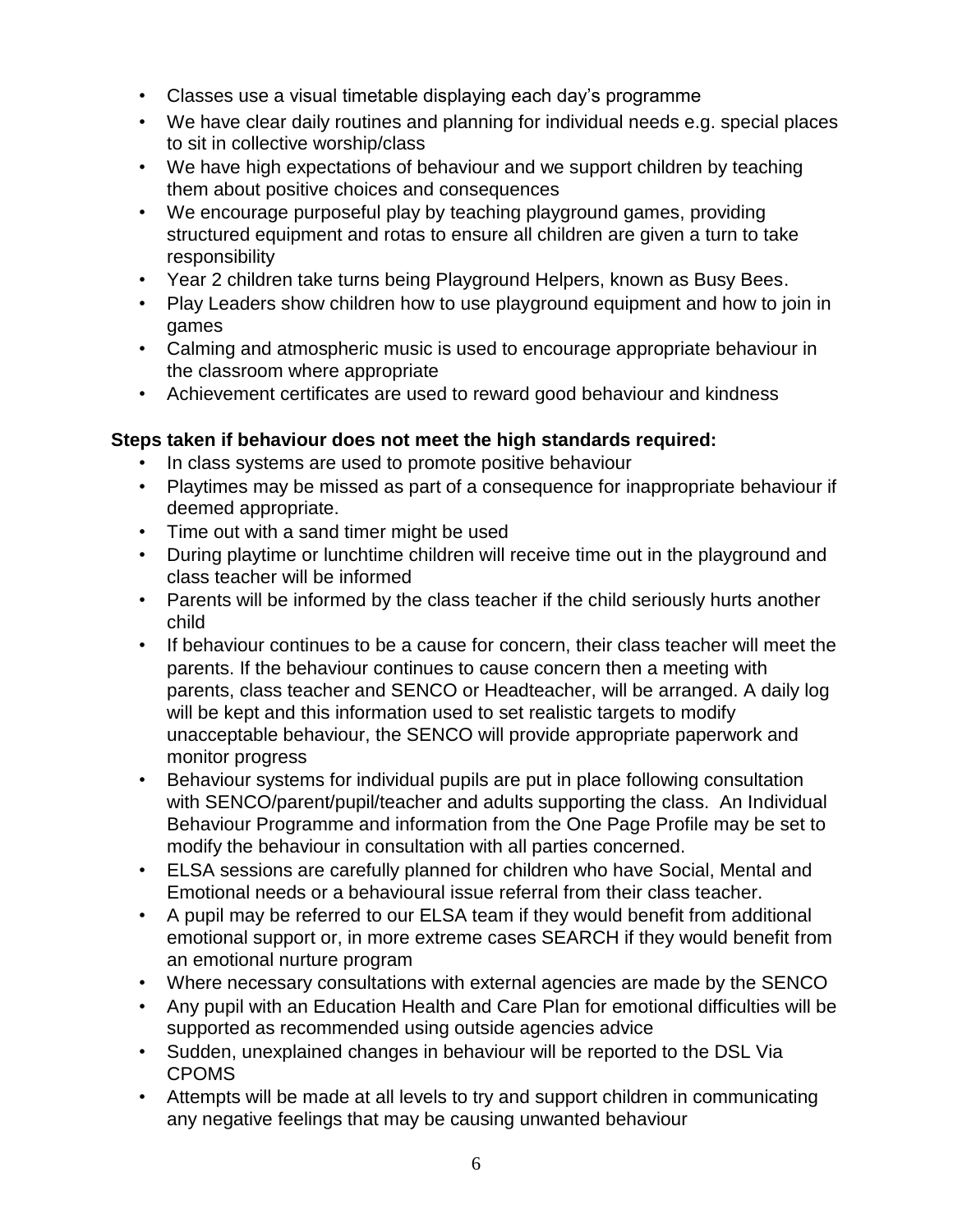#### **Pupils with Special Education Needs and Disabilities**

Those pupils with Special Education Needs and disabilities (SEND) as well as those with additional challenges that some pupils may face will be taken into consideration when administering sanctions and rewards. The school acknowledges that learners with more challenging behaviour may need specific support and an individualised approach. These pupils will be brought to the attention of the school's SENCO and will have an Individual Education and Behaviour Plan in place. Other agencies may become involved to assess the needs of the pupil. The school recognises that where individual pupils are engaging in continuing disruptive behaviour this can be as a result of unmet mental health needs. If such needs are identified the school aims to ensure the pupil receives appropriate support. Further information can be found in the SEND policy.

#### **Surrey Exclusion**

Walsh Memorial CE Infant School is committed to using exclusion as an absolute last resort after all other sanctions have been exhausted. The school's use of Fixed Period Exclusion is extremely rare as this could be perceived as rewarding poor behaviour with a 'day off' and this would be counter-productive. Where exclusion is used the school conforms to the Surrey's Exclusion Guidelines and DfE Guidance.

If pupils are excluded for a period of less than 5 days the school will provide work  $-$  it is the parent's responsibility to ensure the pupil completes the work and returns it to the school for marking. Parents/carers must also make sure that pupils will not be in a public place during an exclusion. From day 6 of exclusion the Local Authority will provide parents with details of provision. In the event of a permanent exclusion the Local Authority will contact parents with details of the day 6 provision. Reintegration interviews are considered to be a vital part of the reintegration process and provide parents/carers, the pupil and key school staff with an opportunity to reflect on what has happened and to plan any additional support which may be needed to ensure a pupil's successful readmission. If parents do not attend a scheduled reintegration interview, additional measures may be taken to facilitate their full participation in the process. Permanent exclusions are extremely rare and only used when the school has exhausted all other strategies. Wherever possible the school works with other local schools to facilitate 'Managed Moves' or a referral to alternative provision which may make permanent exclusion unnecessary.

Surrey's Exclusion Guidelines in line with the DfE are followed if further steps need to be taken. Exclusion occurs when a child exhibits dangerous behaviours and behaviour that presents a risk to themselves or others.

These categories are:

- Physical assault against a pupil
- Physical assault against an adult
- Verbal abuse or threatening behaviour against a pupil
- Verbal abuse or threatening behaviour against an adult
- Persistent disruptive behaviour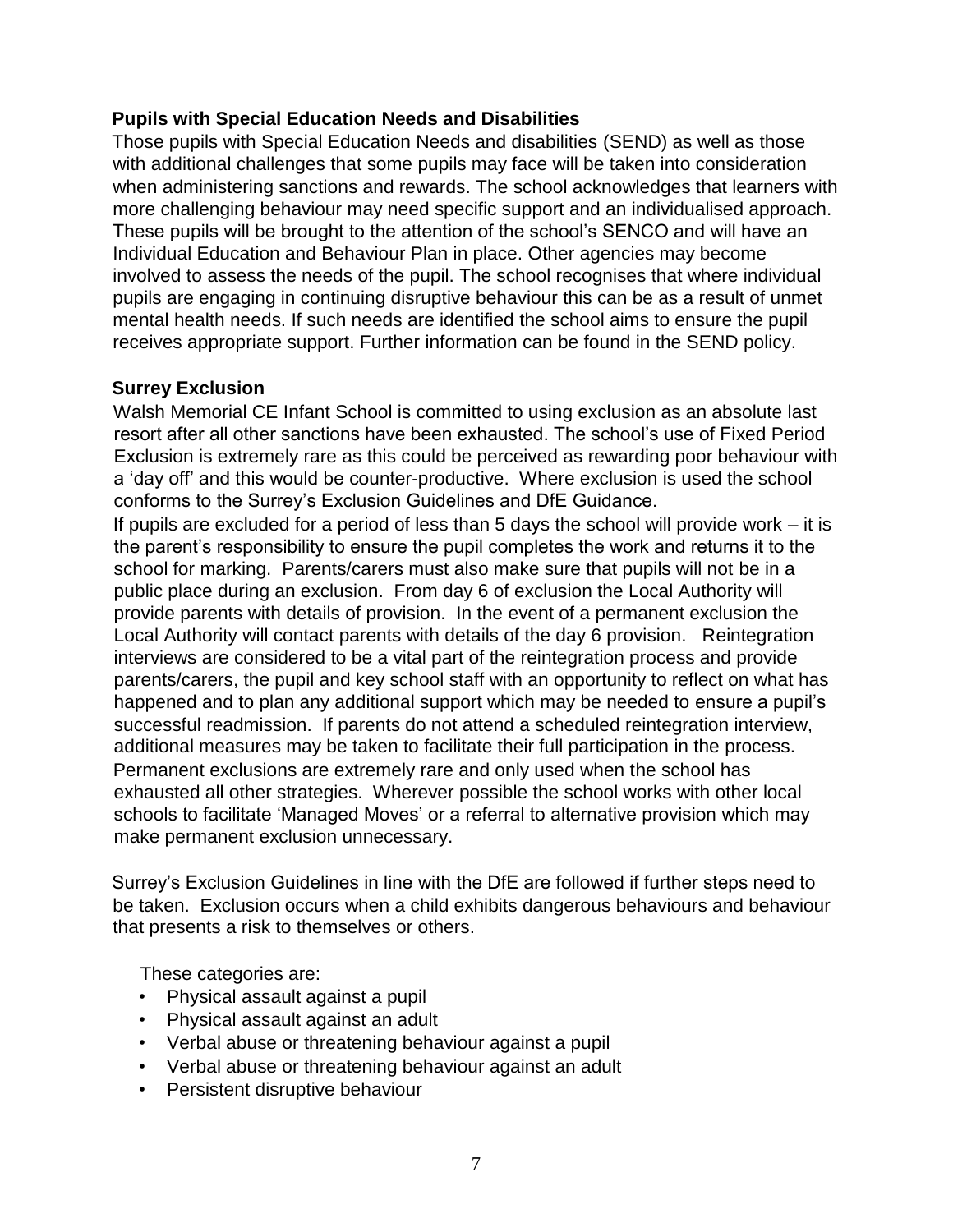Any incident involving harm to another pupil or causing serious concern is reported to the Headteacher immediately – this is recorded appropriately on CPOMS. The report must give details of the incident, the children involved and the actions taken following the incident. The parents are informed by the Headteacher or senior member of staff.

Any incident involving prejudice related incidents is reported via CPOMS and this records details of the incident, the people involved and any actions taken and reported to Surrey County Council annually.

#### **Bullying**

Any incident or behaviour suspected of bullying is reported to a DSL or any senior member of staff who will support the appropriate person, usually the class teacher, investigate fully and discuss the incident with all parties involved to:

- Interview the victim and bully separately
- Reassure the child that s/he has done the right thing by reporting the situation. Victims of bullying often feel powerless and vulnerable and may believe that they deserve to be bullied. Everything will be done to re-establish the victim's self-esteem and self-confidence. The victim will also be given support to become more assertive and thereby less vulnerable to bullying.
- Speak to the bully and identifying the reasons why s/he has acted in the way they have and explaining why bullying is unacceptable.
- The bully will be helped to recognise his/her unsociable behaviour and given support and counselling to modify that behaviour.
- Help and support the child/children to understand the need to be kind and caring to each other.

The teacher or other staff member informs the parents of the pupils concerned about the incident and any action taken in school. We aim to ensure that a positive Home/School Partnership in these matters is developed and maintained, working together to help children to improve their behaviour.

Details of the incident and action taken are recorded on CPOMS.

#### **Physical Intervention Statement**

Following Government and LEA guidance, Education and Inspections Act 2006, school discipline and behaviour policies, staff will execute emergency restraint as a last resort on pupils who are:

• At risk of injuring themselves

•

- At risk of injuring other pupils or at risk of injuring adults
- At risk of damaging school property
- Disrupting good order and discipline in the classroom

The use of physical intervention should be minimised by adopting strategies that: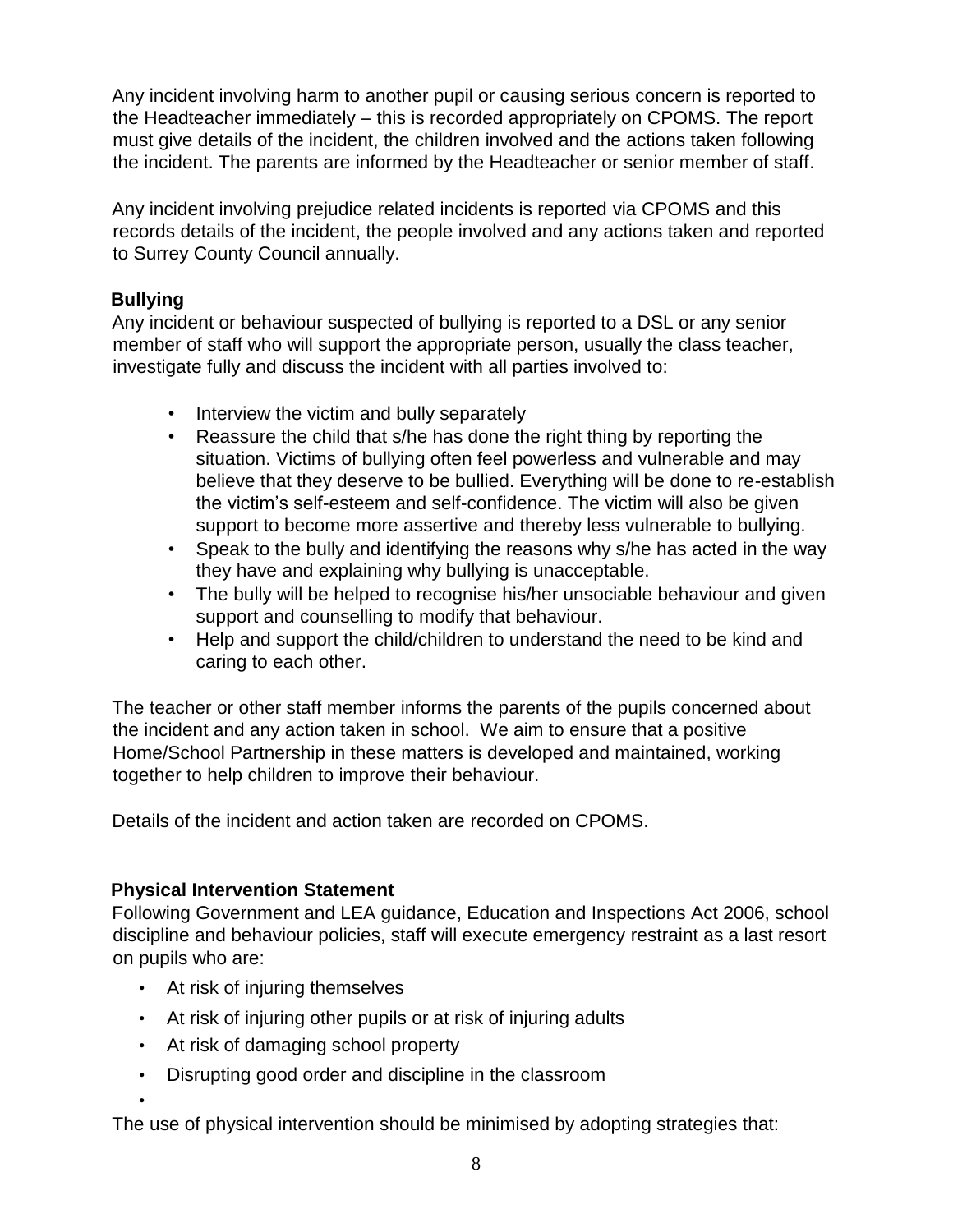- Prevent the occurrence of behaviours which precipitate the use of physical intervention
- De-escalate or defuse the situation.

Physical intervention is the use of physical pressure by an adult to stop a pupil's actions. It is a criminal offence to use, or threaten to use, physical force on a child unless the circumstances give rise to a lawful excuse or justification. Similarly it is an offence to lock a child in a room except in very exceptional and specific circumstances.

Physical intervention is defined by the British Institute of Learning Difficulties as a method of responding to challenging behaviour which involved some degree of direct physical force which limits or restricts the movement or mobility of the person concerned. This would include holding a child who is attacking another pupil or physically restraining a pupil who is behaving in a violent or aggressive way. Restrictive physical interventions which involve the use of force to control a child's behaviour should only be used in exceptional circumstances, such as to maintain the safety of the child or others. No adult working in the school will run after or follow or attempt to prevent an angry child leaving an area, unless they are at harm. Children should be left to calm down unless they are at risk of injuring themselves or others when restraint may be used as a last resort.

Intervention of any sort should be proportionate to the behaviour of the child and the nature of the harm they might cause. It should not cause pain, and be the least possible action resulting in stabilising the situation. It should aim to achieve an outcome that reflects the best interest of the child, with minimum force applied for the shortest period of time to prevent injury. Staff must make every effort to summon help in a situation where they suspect physical intervention may be required. When restraint is used, assistance must be summoned immediately and all incidents recorded fully and honestly as soon as possible after the incident. This should be added to CPOMS.

**Staff should normally only use methods of restrictive physical intervention for which they have received training at regular intervals.** 

#### **Guidelines for good practice in physical contact concerned with control**

Staff should only use reasonable force when all other alternatives have failed. Deescalation strategies might include:

- Structuring the environment where we speak to the child, whether we sit or stand
- Planned ignoring not giving attention to minor, harmless attention seeking behaviour, remember to praise appropriate behaviour
- Prompting gentle reminders to a child of what they need to stop doing or to prepare for – verbal or sensory input – avoid "nagging"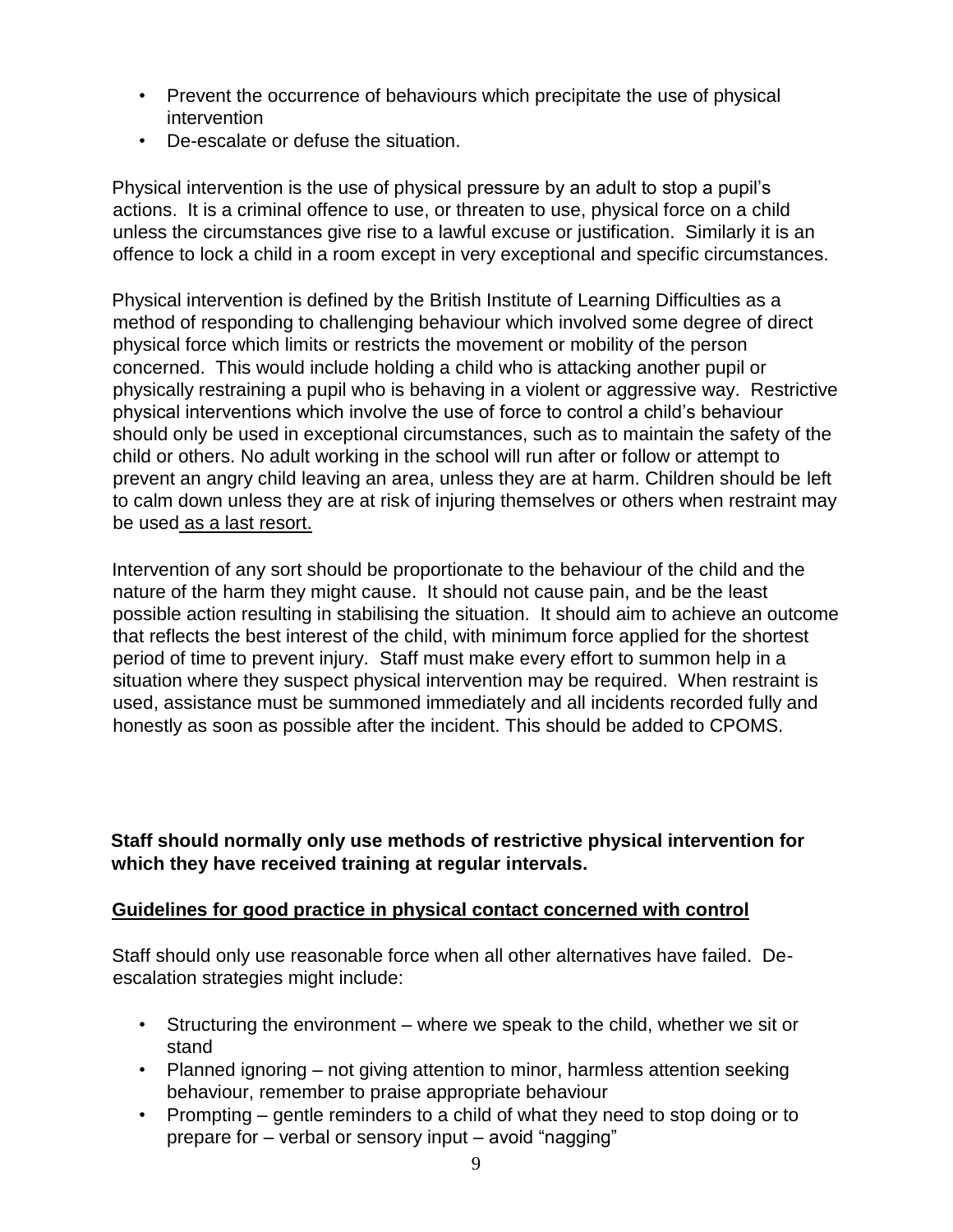- Active listening listen, explore and acknowledge a child's feelings through the use of reflective responses – feeling that someone cares can be enough for a child to stay in control
- Backing away not backing down: give the child time to calm down before you discuss the situation with them – alternatively, allow the child to back away through offering them a verbal or physical way out
- Humour can take heat out of a situation, but take care, can be experienced as critical, demeaning and a superficial reaction to real feelings
- Affection helps head off behaviour motivated by fear, anxiety or uncertainty
- Hurdle help when a child is stuck then providing assistance can help
- Non-verbal intervention nods/looks to signal a change of behaviour is needed; proximity of an adult can help; touch control – a gentle touch may be enough to stop action
- Redirecting try to refocus the child away from what they are doing now.

The last two strategies can be used when none of the above are making a difference and the child is still agitated.

- Directive statement clear instruction to the child to stop a certain behaviour or start something else
- Time out requiring a child to move away to another or quieter area to calm down

Whatever strategies you use, take care to **remember;** 

- Talk quietly and in a low key manner, can reduce the 'heat' in a situation
- Consider your body language, avoid threatening body posture and be aware of the non-verbal messages your body is communicating
- Be positive about each child; do not call them names or make derogatory remarks
- Don't make promises you can't keep
- Do the things that you have promised
- Consider the level of eye contact you make with the young person. Too much could be threatening, too little could make it appear that you don't care or you are frightened/uninterested

At Walsh Memorial C of E (VC) Infant School we support every child as an individual and work together to enable everyone to access their learning in a positive way.